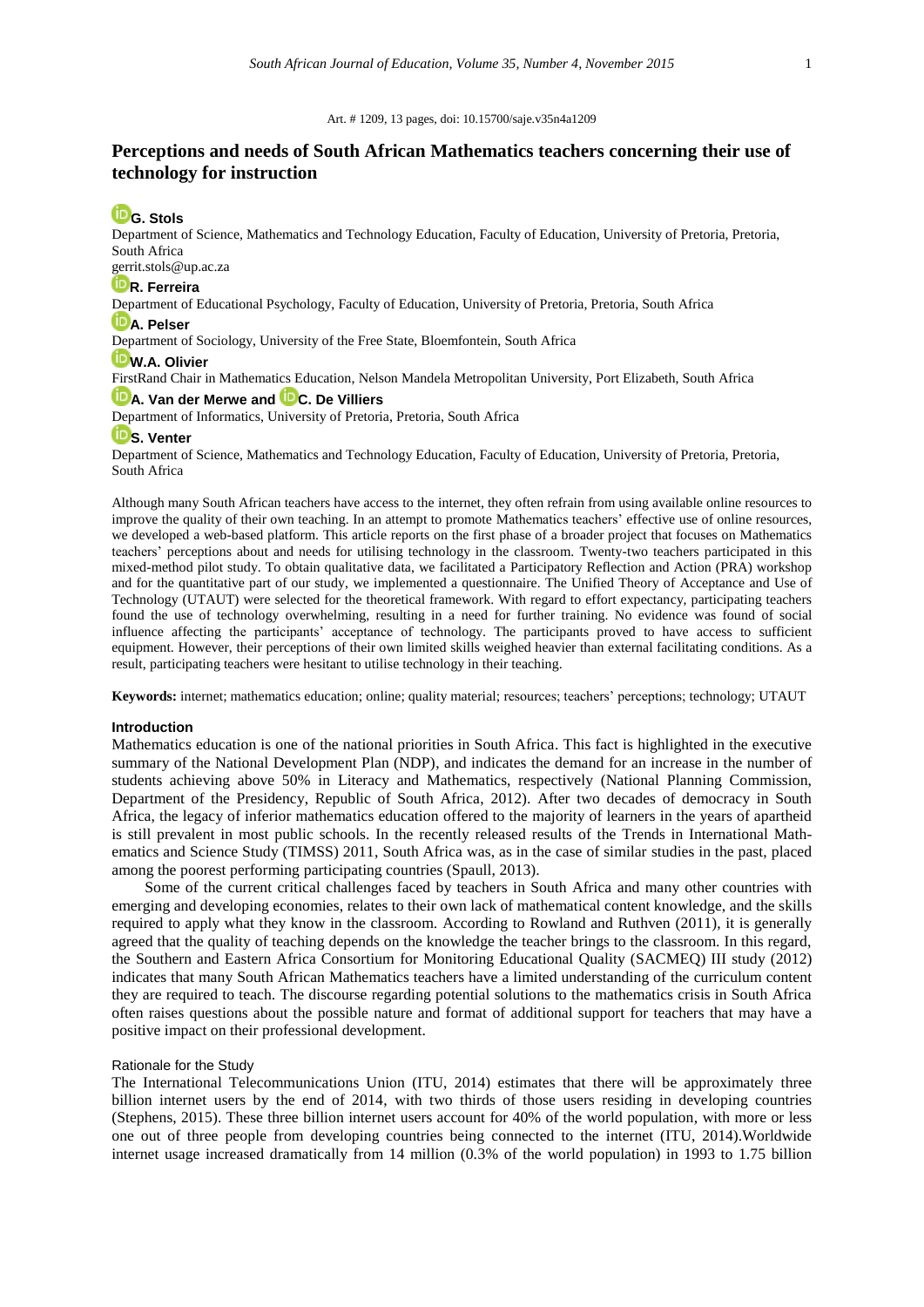(25.6% of the world population) in 2009 (internet Live Stats.com, 2014). Internet users in developing countries are estimated to have doubled in five years from 0.974 billion in 2009, to 1.9 billion in 2014 (ITU, 2014). Against the background of society being intertwined with technology, Keitel (1997) argues that it has become easier to find technological solutions for problems, rather than searching for non-technological solutions.

With an enormous amount of information available on the internet, the current challenge is not only to find information, but also to effectively filter available information, with the purpose of selecting relevant, credible and quality information (Brin & Page, 1998). This vast web-based reservoir of quality mathematics resource materials may be of great value to practising teachers in South Africa. However, despite technology becoming increasingly available to teachers, they often do not make optimal use of technology for teaching and learning purposes. Research indicates that "although teachers in schools show great interest and motivation to learn about the potential of Information Communication Technology (ICT), in practice, use of ICT is relatively low and it is focused on a narrow range of applications" (Sime & Priestley, 2005:131). Similarly, Howie and Blignaut (2009) found that only 18% of Grade Eight Mathematics teachers use technology in teaching and learning activities, with the main uses of technology related to administration and processes of monitoring learners' feedback.

Rapid demographic, social and political changes in many emerging economies now demand a technology friendly teaching environment, but many of these countries, including South Africa, are still struggling with a series of socio-economic problems that are deeply entrenched in the social fibre of these countries: teacher shortages in some disciplines, such as science and mathematics, poorly or under-qualified teachers, lack of infrastructure, packed classrooms, crushing poverty, social and political inequity, etc.) (Kapur & Sharma, 2013; Trucano, Iglesias & Hawkins, 2012). These harsh ground challenges, amidst the reality of resource-strained environments, are increasingly forcing emerging economies to find alternatives to conventional teaching methods in the classroom. While the global debate on technology use in education thus continues, many developing countries, particularly in Latin America and Asia, are exploring the use of ICT devices in the classroom. Against this background, the following question can be asked: if technology is so widely used in society in general, why don't South African Mathematics teachers make optimal use of technology for teaching and learning?

#### Contextualisation of the Study

In an attempt to promote the effective use of online resources by Mathematics teachers, we are currently undertaking a funded research project<sup>i</sup> that focuses on the development of a Mathematics Information and Distribution Hub (MIDHub), which will provide teachers with quality online content, where the aim of our research is to determine the extent to which such a web-based platform can support practicing Mathematics teachers in South Africa. This paper reports on the first phase of the broader research project and focuses on the perceptions, needs and expectations of participating Mathematics teachers with regard to their use of technology in the classroom. The results as presented in this paper provided the required baseline information for our development of the MIDHub platform.

The MIDHub study was preceded by a related ongoing study by the FirstRand Foundation (FRF) chair based at the Nelson Mandela Metropolitan University (NMMU) in Port Elizabeth, that focuses on the integrated off-line digital resources to assist with the teaching and learning of mathematics. As part of the preceding study, digital teaching and learning resources and teaching equipment were provided to all practising Grade 10 to 12 Mathematics teachers in 10 participating schools, in a resource-constrained urban environment. Training included a one-year professional skills development programme that focused on curriculum content was offered to participating teachers. This was followed by regular professional learning community sessions, during which participating teachers received basic technology training.

#### Research Aims

It is not only the quantity of available information that is problematic for Mathematics teachers, but also the quality of the information from which they are able to choose. Teachers do not always have the time and expertise to search and screen the millions of internet sources for suitable quality material. This line of argumentation emphasises the need for pre-packaged support to Mathematics teachers, especially for those teachers who may be hampered by limited content knowledge. Our aim with the MIDHub project is to address this need by establishing a mobile online database that can support teachers in dealing with the challenge of selecting suitable information from a range of potential resources. To this end, we have initiated and introduced a supportive delivery hub (MIDHub) that provides easy and quick access to relevant curriculum aligned material and quality instructional resources for Mathematics teachers.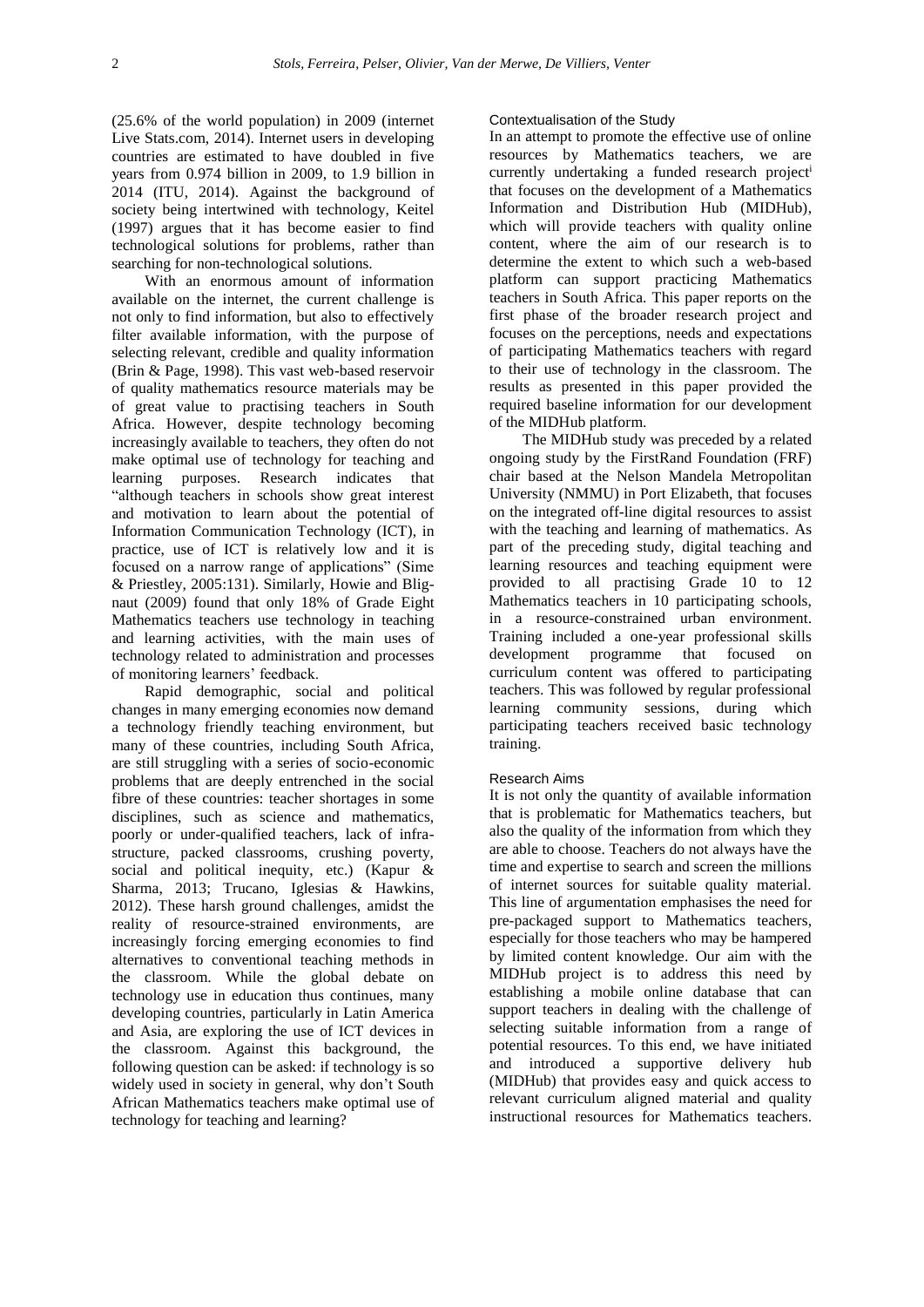As part of our efforts to design and establish MIDHub, we first investigated the perceptions of 22 high school Mathematics teachers concerning their needs, beliefs and practices for using technology in the classroom. This paper therefore reports on the perceptions against which the MIDHub platform was subsequently developed. MIDHub is currently being implemented in 10 schools in the Eastern Cape province of South Africa, in a resource-constrained environment. However, the development, format and implementation of the MIDHub platform do not fall within the scope of this paper.

The primary research question underlying this paper is: *what are the perceptions, current practices and support needs of Mathematics teachers for using technology in the classroom in a resource-constrained school setting?* In order to address this research question, the following secondary questions guided our investigation:

- What are the general views about the use of technology by Mathematics teachers?
- What are the technical abilities of teachers when using technology in the classroom?
- Which challenges do Mathematics teachers in a resource-constrained school setting experience in using technology?
- Which existing factors support Mathematics teachers in their use of technology in the classroom?
- What additional knowledge, skills and support are required by teachers to optimally use technology for instruction?

# Theoretical Framework

The UTAUT model produced by Venkatesh, Morris, Davis, GB and Davis, FD (2003) was selected as our theoretical framework (Figure 1), as it could explain human behaviour in the context of technology use, based on the underlying principles of the model. According to the UTAUT model, four constructs will influence people's intention to use technology, namely performance expectancy, effort expectancy, social influence, and facilitating conditions (Venkatesh et al., 2003). These four categories correspond well with the categories of barriers for technology integration in teaching and learning, as identified by Hew and Brush (2007).



**Figure 1** Unified theory of acceptance and use of technology (UTAUT)

### *Performance expectancy*

Venkatesh et al. (2003) define *performance expectancy* as the extent to which people believe that the use of technology will assist them in enhancing their job performance. Performance expectancy is related to the following five constructs from various underlying models: *perceived usefulness*, *extrinsic motivation*, *job-fit*, *relative advantage*, and *outcome expectations*. Taylor and Todd (1995) define *perceived usefulness* as the belief that making use of technology will increase performance. Similarly, Davis (1989a) and Davis, Bagozzi and Warshaw (1989b) define *perceived usefulness* as the extent to which someone believes that utilising a specific system within an organisational context will improve job performance. *Extrinsic motivation* involves the driving force behind behaviour (such as using technology for teaching and learning) due

to the belief that it will assist the user to benefit from this behaviour (Venkatesh & Speier, 1999). *Relative advantage* is described as the extent to which a new idea is thought to be better than its predecessor (Moore & Benbasat, 1991). Finally, *outcome expectations* describe the tendency of people to prefer to assume behaviour that is perceived to effect positive results than behaviour that they do not believe to be beneficial in enhancing their performance (Compeau & Higgins, 1995; Venkatesh et al., 2003). In their study, Venkatesh et al. (2003) found the performance construct to be the strongest predictor of intention in both intentional and compulsory situations. In terms of this study, *performance expectancy* is regarded as the extent to which Mathematics teachers believe that using online instructional resources will assist them in improving their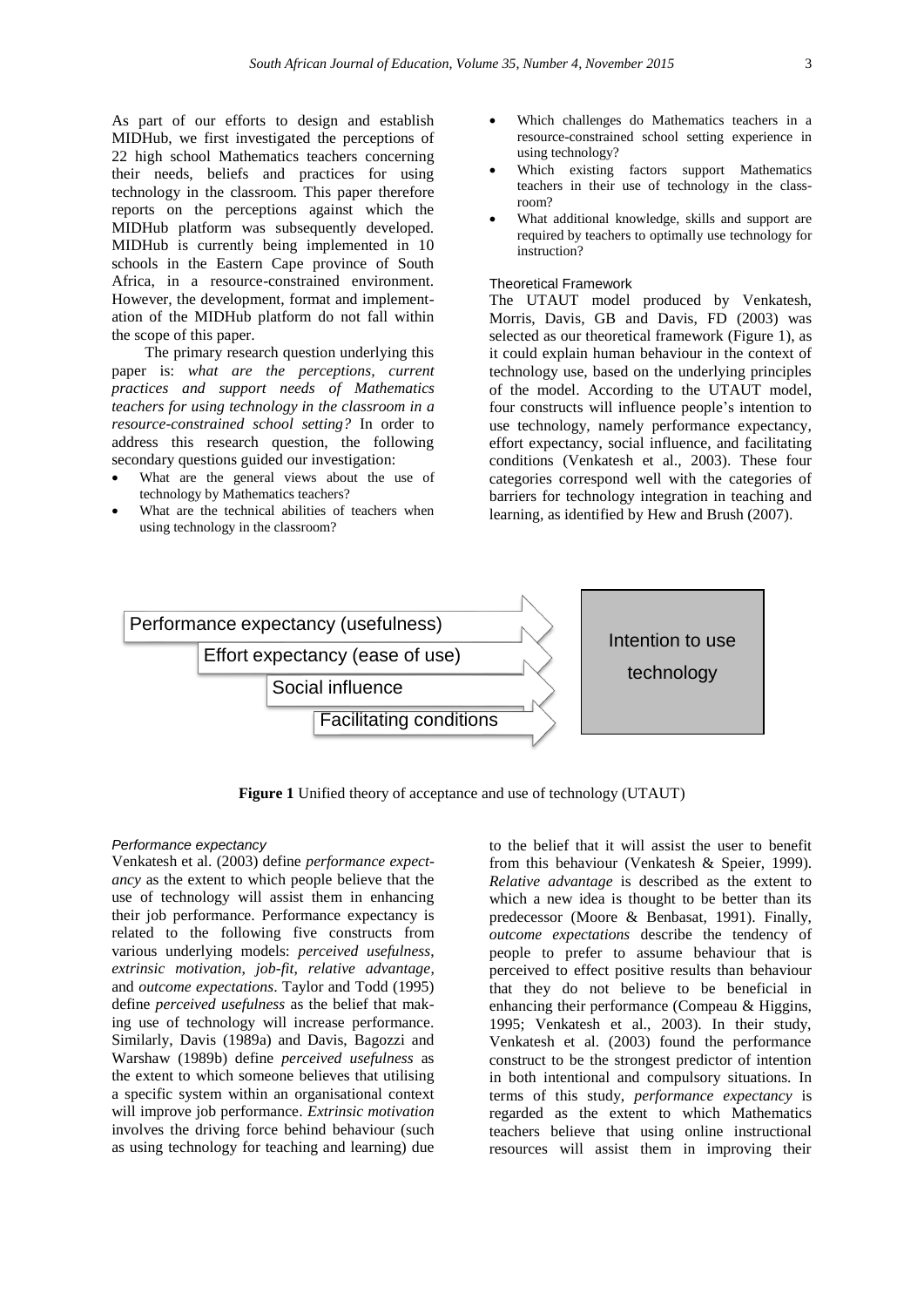teaching and/or learning of mathematics in the classroom.

# *Effort expectancy*

*Effort expectancy* relates to a person's perceived ease of use of technology (Venkatesh et al., 2003). The three constructs associated *with effort expectancy* are: *perceived ease of use*, *complexity*, and *ease of use* (Venkatesh et al., 2003). *Perceived ease of use* is defined as the extent to which someone believes that using a specific system will be effortless (Davis, 1989a; Davis et al., 1989b). According to Venkatesh and Davis (2000), *perceived ease of use* will influence *perceived usefulness*, since performance can be enhanced by systems that require little effort to use. In contrast to ease of use, Rogers (1983:238-239) defines *complexity* as "the degree to which an innovation is perceived as relatively difficult to understand and use". Venkatesh et al. (2003) indicate significant similarities between the *effort expectancy* constructs in both intentional and compulsory situations; however, with extensive and continued use of technology, *effort expectancy* becomes less significant. *Effort expectancy* in this study refers to Mathematics teachers' *perceived ease of use* when utilizing online instructional resources.

## *Social influence*

*Social influence* refers to an individual's view of what other people who are significant to him/her, think about his/her use of technology (Venkatesh et al., 2003). The three constructs stemming from related theories are *subjective norm*, *social factors*, and *image* (Venkatesh et al., 2003). Fishbein and Ajzen (1975, cited in Venkatesh et al., 2003:428) define subjective norm as a "person's perception that most people who are important to him think he should or should not perform the behaviour in question". Similarly, Ajzen (1991) defines *subjective norm* as an individual's perception of social pressure with regard to whether to carry out certain behaviour or not. Taylor and Todd (1995) refer to subjective norm as *social influence*. Similarly, Triandis (1979), cited in Thompson, Higgins and Howell (1991:126), refers to "the individual's internalization [sic] of the reference groups' subjective culture, and specific interpersonal agreements that the individual has made with others, in specific social situations".

Regarding image, the concept implies social approval that can be described as the extent to which the use of new technology is perceived as promoting a person's status in his/her social circle (Moore & Benbasat, 1991). In comparing different models, Venkatesh et al. (2003) indicate that *social influence* is a predictor of intentional use of technology only when the use is not voluntary. *Social influence* in this study is defined as Mathematics teachers' opinions about what people who are significant to them (such as school principals, heads of departments or subject heads, the FirstRand Foundation (FRF) team, colleagues and the school governing body) think about their use of online instructional resources.

# *Facilitating conditions*

*Facilitating conditions* explain the level of a person's perception that organisational and technical infrastructure exists to support the use of technology (Venkatesh et al., 2003). The three constructs from underlying theories that relate to *facilitating conditions* are *perceived behavioural control*, *facilitating conditions*, and *compatibility*. *Perceived behavioural control* is defined as the perceived ease or difficulty associated with an individual's carrying out of particular behaviour (Ajzen, 1991). A positive correlation exists between perceived behavioural control and specific behavior when a person believes that s/he is capable of executing the behaviour concerned (Ajzen, 1991). According to Taylor and Todd (1995), *perceived behavioural control* will influence *behavioural intention*, which will in turn influence the actual behavior that occurs. They also argue that in a computer utilisation context, user support is an example of a facilitating condition that can affect computer use. *Compatibility* refers to the extent to which new technology is perceived as complying with prospective users' current values, needs and previous experiences (Moore & Benbasat, 1991). In their study, Venkatesh et al. (2003) found *facilitating conditions* not to have a considerable influence *on behavioural intention* in terms of the UTAUT model. *Facilitating conditions* in this study are therefore defined as the level of Mathematics teachers' perceptions that organisational and technical infrastructure (such as resources, knowledge/skills and technical support) will facilitate their use of online instructional resources.

#### *Behavioural intention*

The first four constructs (i.e. *performance expectancy*, *effort expectancy*, *social influence*, and *facilitating conditions*) of the UTAUT model are hypothesised to determine *behavioural intention* (Venkatesh et al., 2003). In this study, *behavioural intention* implies Mathematics teachers' intention to use online instructional resources. *Facilitation conditions* and *behavioural intention* will predict and explain the actual use of technology. Even though the UTAUT model explains general users' intention to use technology without specifically referring to teachers' use of technology, we applied the model to our study in our attempt to understand the factors that will influence teachers' intention to use online instructional resources.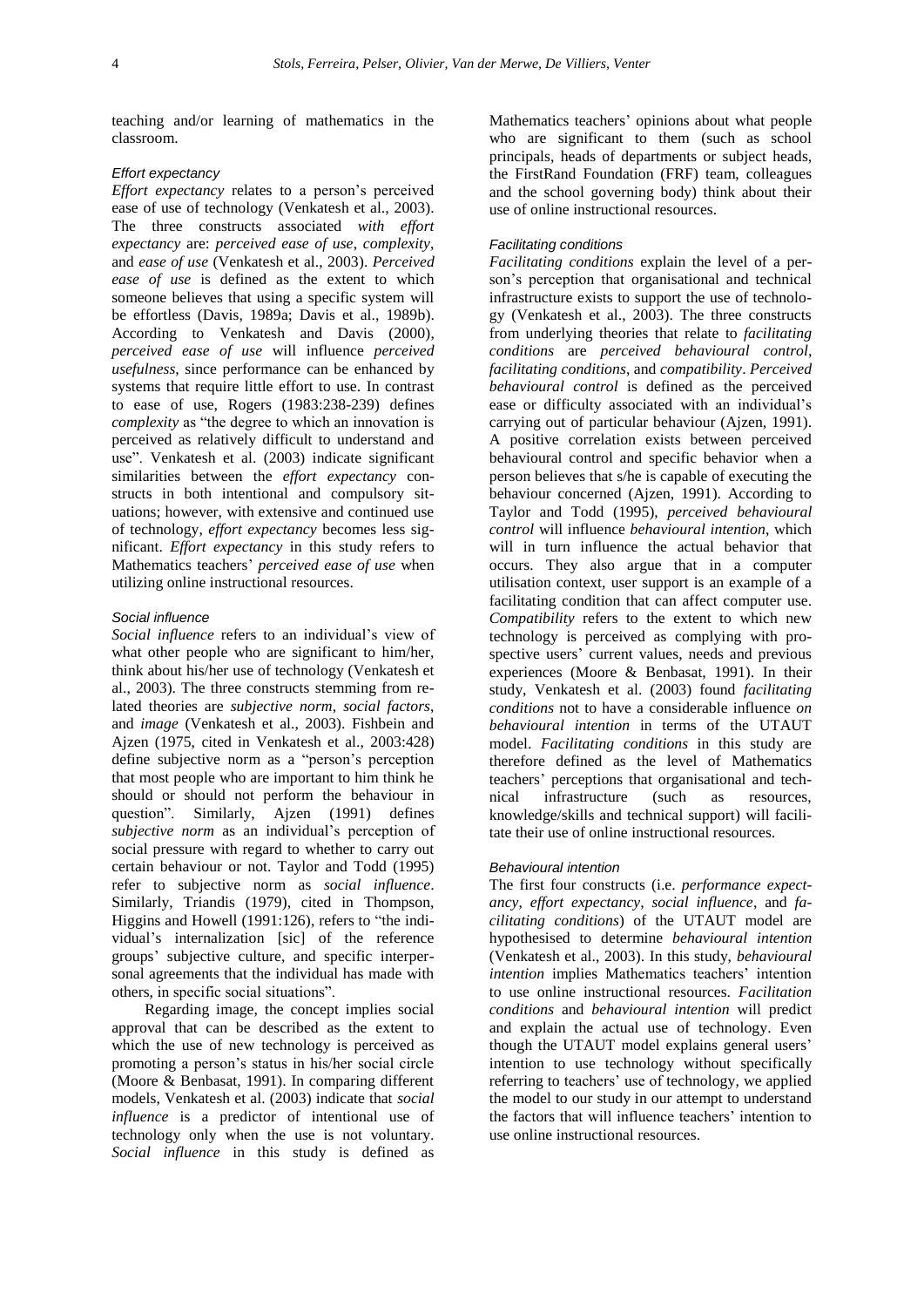## **Research Methodology**

In this study, we adopted a convergent mixed methods approach, thereby capitalising on the benefits implied by both quantitative and qualitative research (Creswell, 2014). In identifying and selecting participants, we combined convenience and purposeful sampling strategies. As the 22 teachers who participated in this study formed part of the preceding FRF study, we could conveniently access them. In identifying potential participants, we were thus driven by the possibility of this cohort of teachers being a useful source to benchmark and establish the technology needs profile of Mathematics teachers who teach in resource-constrained settings in public schools in South Africa. After sampling the 10 FRF-related high schools in the Eastern Cape, we relied on the following selection criteria to purposefully select 22 teachers from the pool of potential participants (Patton, 2002):

- Participants had to be high school Mathematics teachers in resource-constrained school settings from among the group of FRF-related schools;
- Participants had to attend a colloquium in the Nelson Mandela Metropolitan area on 19 and 20 September 2014 (Pinelodge, Port Elizabeth), during which data collection took place;
- Participants had to provide informed consent for their participation in the project.

For the quantitative part of our study we implemented a structured, self-administered questionnaire. In constructing the questionnaire, we were guided by the categories stipulated in the UTAUT

model framework (Venkatesh et al., 2003). Questionnaire items were clustered in sub-sections to allow for the measuring of various dimensions pertaining to the usage of ICT, such as respondents' personal view of ICT in general and in an educational environment in particular; a selfassessment of their ICT skills; respondents' needs for training and skills development in the field of ICT, as well as personal and structural factors that negatively impact upon respondents' usage of ICT. The questionnaire mainly made use of structured measuring items, although a few open-ended items were included as a means to further clarify some of the responses to closed-ended items. The data was analysed by means of the Statistical Package for the Social Sciences (SPSS), software version 22.0. Sample characteristics were confined to univariate descriptions and frequency distributions, as the relatively small size of the sample did not allow for the use of inferential statistical methods or the employment of multiple regression in the data analyses.

To obtain qualitative data, we facilitated a two-hour PRA-based workshop (Chambers, 2008). For this purpose, teachers were requested to discuss a range of questions in small groups of four teachers per group, capturing their ideas and perceptions on posters. The different small groups reported back to the larger group, following discussions of each question. Figure 2 provides an example of the PRA-based activities that we facilitated.



**Figure 2** PRA-based activity 1, 19 September 2014

The following prompts were used for the PRA-based discussions:

- 1. How do you use technology as a Mathematics teacher, to (i) equip/develop yourself; (ii) to enhance your teaching?
- 2. Which challenges do you experience regarding the use of technology in the classroom?
- 3. Which resources are available to you, in terms of knowledge, skills and technical support?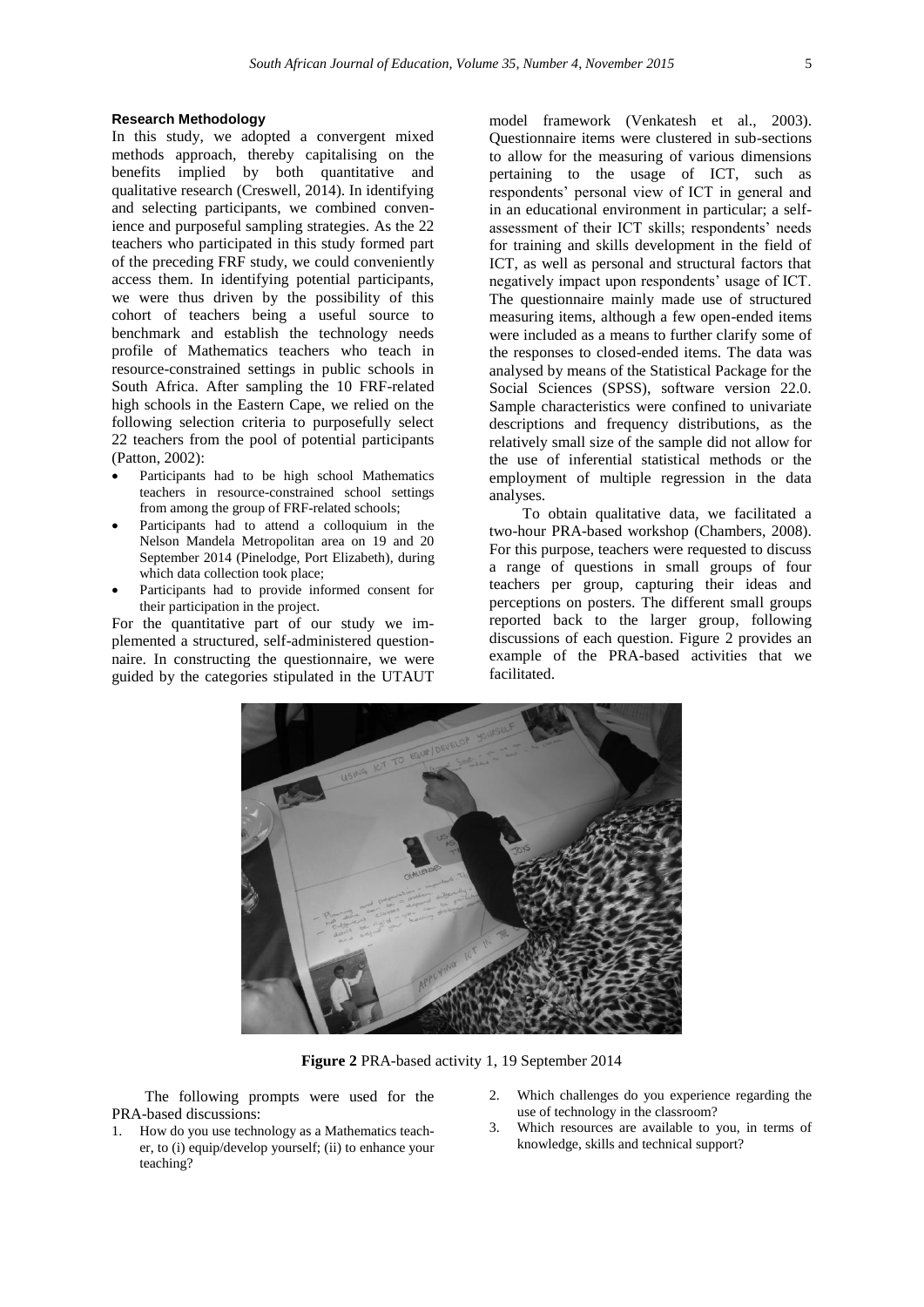- 4. What do you require more of in terms of knowledge, skills and technical support?
- 5. How can the proposed MIDHub platform support Mathematics teachers in using technology in the classroom?

For the purpose of this article, we focus on the data generated during the discussion of the first four questions. In support of the PRA-based activity that we facilitated, we utilised observation-as-contextof-interaction (Angrosino & Mays de Pérez, 2000), visual techniques (photographs and posters) and field notes (Patton, 2002). We audio-recorded and transcribed all PRA-based discussions and reportbacks. For data analysis, we implemented thematic inductive analysis (Creswell, 2014). Two researchers analysed the data independently. After reviewing all qualitative data, initial categories were identified. During a second round of review, the researchers grouped ideas that belonged together, thereby structuring the analysis according to themes and related subthemes. The incidences that the various themes and subthemes occurred were noted in order to be able to rank the emerged themes when comparing this to the quantitative data that was obtained.

In order to enhance the rigour of the study, and in support of trustworthiness and reliability of the findings, the qualitative data was therefore analysed separately by two researchers before comparing their analyses to finalise the themes that emerged. Differences were discussed with a third

researcher, thereby reaching an agreement. In this manner, we attempted to ensure intercoder reliability as proposed by Miles and Huberman (1994). Triangulation of the quantitative and qualitative data occurred following the separate processes of quantitative and qualitative analysis.

In terms of research ethics, we obtained permission to conduct research from the institutions involved in the project. After meeting the participants, we informed them of the purpose and progress of the project, and what would be expected of them during data generation sessions. Benefits of the project were pointed out and potential risks were mentioned. Throughout the process, we respected the privacy of the participants and adhered to the guidelines associated with confidentiality and anonymity. We relied on our relationship of trust with the participants, and participants were well aware of the option to withdraw from the study if and whenever they wished to do so (Patton, 2002).

## **Results**

All participating teachers held a minimum of a Bachelor degree, with the majority of them having 19 years or more experience in teaching secondary school learners  $(n = 17)$ . All of them indicated that they had access to a computer both at home and in the classroom; however, as indicated in Figure 3, the majority did not have internet "in class" and "at home" at the time of data collection.



**Figure 3** Percentage of teachers who have access to a computer and internet at home and in the classroom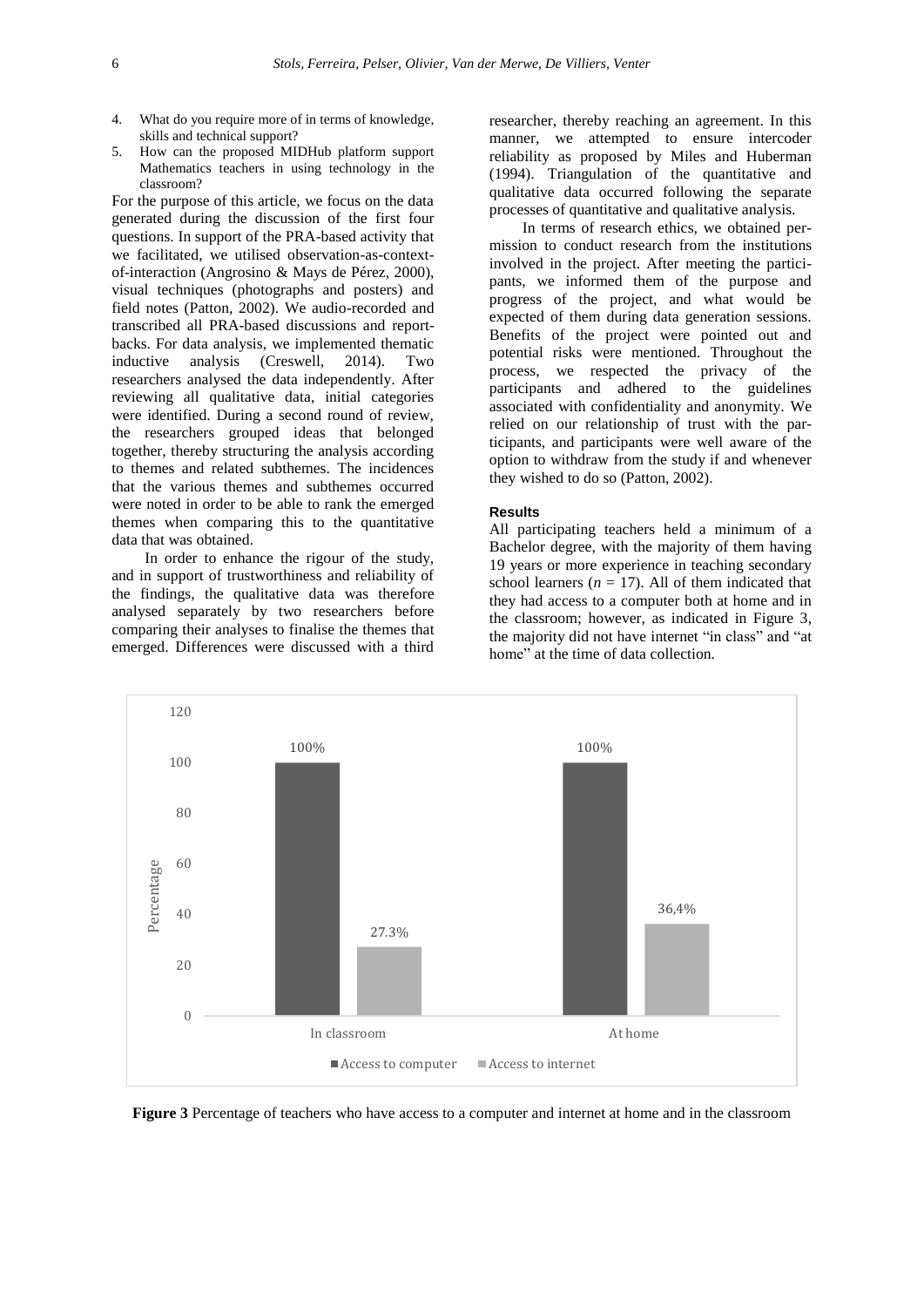Teachers' General View on the Use of Technology in the Mathematics Classroom

All teachers indicated positive views regarding the use of technology in mathematics instruction. On a five-point Likert scale, 86.4% strongly agreed, and 13.6% agreed that technology can be a great asset in the classroom, as captured in Table 1. They expressed excitement about the introduction of new technologies in teaching, yet at the same time, almost 73% admitted that they found the field of ICT overwhelming.

Teachers were in agreement that using technology in the classroom could improve both teaching and learning. In support of the results captured in Table 1, teachers identified several benefits that they associated with the use of technology in the classroom during the PRA-based workshop. Participants distinguished between benefits for teachers and perceived benefits for learners. Regarding the former, they viewed improved teacher efficiency (e.g. using Excel for capturing and reporting marks), the possibility of saving time (yet only when skilled to implement technology) and an increased ability to explain

complex concepts, as potential benefits that teachers could experience when implementing technology in the classroom. Regarding the perceived benefits for learners, they believed that learners could profit from the creation of more opportunities for participation and interaction that could promote understanding, visualisation and interest in Mathematics. Figure 4 provides a summary of some of the benefits (right-hand side) and challenges experienced by the participants.

Despite their overall positive view, teachers experienced the field of technology as overwhelming, with 40.9% strongly agreeing and 31.8% agreeing with this statement. Data that was generated during the PRA-based workshop confirms this view. In their discussions, participating teachers also mentioned that the use of technology requires a paradigm shift by teachers. In explaining this perception, they highlighted the need for teachers to move their preference away from traditional methods of teaching, to an approach that would incorporate change and modern trends.

| Table 1 General view of technology |  |
|------------------------------------|--|
|------------------------------------|--|

|                                                                | Strongly |        |           |          | Strongly |
|----------------------------------------------------------------|----------|--------|-----------|----------|----------|
|                                                                | agree    | Agree  | Uncertain | Disagree | disagree |
| Statement                                                      | $(\%)$   | $(\%)$ | $(\%)$    | $(\% )$  | $(\%)$   |
| I love all forms of technology; it adds great value to my life | 72.7     | 27.3   |           |          |          |
| I find the field of technology overwhelming                    | 40.9     | 31.8   | 4.5       | 22.7     |          |
| Technology can be a great asset in my classroom                | 86.4     | 13.6   |           |          |          |
| I would love to learn more about the role of technology in     | 86.4     | 13.6   |           |          |          |
| teaching                                                       |          |        |           |          |          |
| I am excited about the introduction of new technologies in     | 86.4     | 13.6   |           |          |          |
| teaching                                                       |          |        |           |          |          |
| Using technology improves my classroom instruction             | 54.5     | 45.5   |           |          |          |



**Figure 4** Benefits and challenges of using technology in the classroom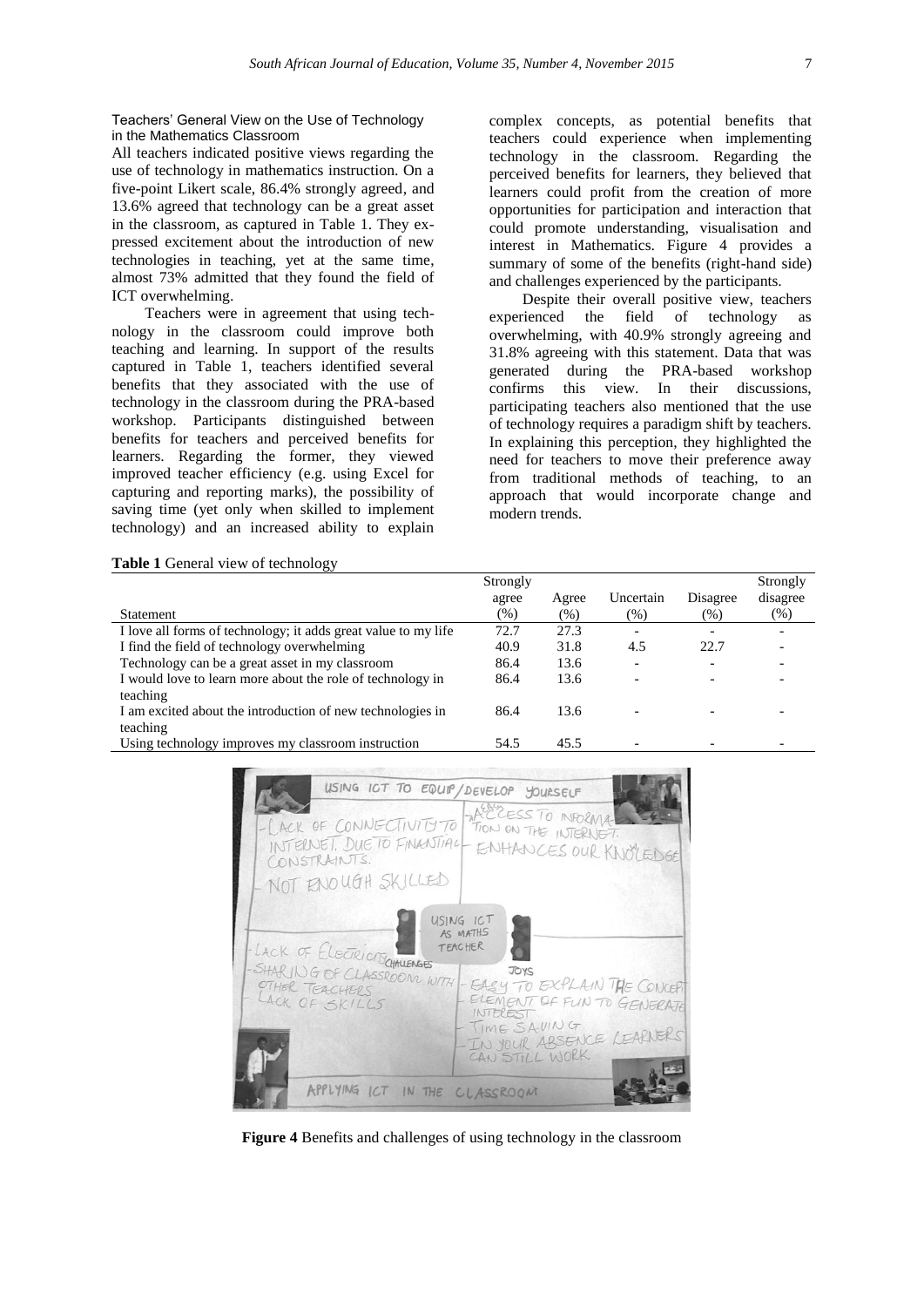# Teachers' Current Use of Technology during Mathematics Instruction

When asked about the frequency with which they needed to used their laptop/computer for a number of specified activities in the 12-month period preceding data collection, participating teachers referred to using technology for instructional purposes, both during lesson preparation and in completing administrative tasks. Table 2 shows that almost all of the participating teachers (95.2%) used their computers/laptops on either a weekly or a daily basis at their school for teaching purposes. This represents the highest frequency of usage for all the listed activities. All the teachers indicated using GeoGebra (mathematics dynamic software) when teaching: 15% on a daily basis, 30% weekly, and 35% monthly. However, a rather large number of teachers (20%) indicated that their use of GeoGebra was limited to a mere few times per year.

Computers were also regularly used at home to prepare for school work, with almost 86% of the respondents using their computers to prepare for

|  |  | Table 2 Frequency of computer usage for specified activities |  |
|--|--|--------------------------------------------------------------|--|
|  |  |                                                              |  |

school work on either a daily (47.6%) or a weekly (38.1%) basis. The majority of the teachers who participated indicated that they used Microsoft Word (MSWord) to prepare lessons and Excel to capture marks. In this regard, almost all (95%) of the teachers reportedly used Excel and 68.4% used MS Word at least once a month. Less frequent activities involved the use of computers for creating PowerPoint presentations and doing internet searches. Half of the teachers indicated that, when it comes to PowerPoint presentations, they only used their computers a few times per year, or not at all. One in every three participants (35%) did not use their computers for internet searches at all, and 10% did so only a few times per year. These results correlate well with the 28.6% of participating teachers who indicated that they regarded their internet usage and PowerPoint presentation skills (23.8%) as poorer than those of their learners, thus pointing towards the possible existence of a generation gap between some teachers and learners, as far as certain technological skills are concerned.

|             |                                     | Never  | A few times per year | Monthly | Weekly | Daily  |
|-------------|-------------------------------------|--------|----------------------|---------|--------|--------|
| Purpose     | Activity                            | $(\%)$ | $(\%)$               | $(\%)$  | $(\%)$ | $(\%)$ |
| Teaching    | At school with projector to teach   |        | 4.8                  |         | 47.6   | 47.6   |
| Teaching    | Using GeoGebra                      |        | 20.0                 | 35.0    | 30.0   | 15.0   |
| Teaching    | Creating presentations (PowerPoint) | 30.1   | 20.0                 | 25.0    | 20.0   | 5.0    |
| Admin       | Capturing marks                     | 5.0    | 5.0                  | 55.0    | 20.0   | 15.0   |
| Preparation | Internet search                     | 35.0   | 10.0                 | 20.0    | 15.0   | 20.0   |
| Preparation | Word-processing activities          | 15.8   | 15.8                 | 10.5    | 15.8   | 42.1   |

### Challenges Experienced by Teachers

During the PRA-based activity, the participating teachers identified several external and internal challenges that potentially kept them from regularly using technology during mathematics instruction. Externally, unreliable electricity supply, classroom migration and the burden of connecting at the beginning of each period, as well as time limitations in terms of both preparation and teaching time, were regarded as inhibiting factors. In addition, several teachers referred to problems pertaining to subject content as their reason for not implementing technology, or to the fact that the energy and effort required to teach "difficult" classes left no room for innovation and new approaches.

Internally, teachers experienced their perceived lack of sufficient computer and software skills, and their hesitance (in some cases even resistance) to move from traditional teaching to technology-supported teaching, as factors that had a negative effect on their use of technology in the classroom. One of the participants stated that "it is difficult to find good quality material that suits my learning style". Figure 5 captures the teachers' ideas about the challenges they face, as identified by one of the small groups during the PRA-based activity.

The quantitative data revealed two primary challenges that the teachers experienced, namely that the internet was perceived as being too slow and that there was too much material to be covered in the curriculum. More than 50% of the respondents were of the opinion that their personal use of technology in teaching was hampered by a slow internet (either to some extent or to a large extent), while almost one third of the teachers confirmed that, to a large extent, the vast amount of curriculum content had a negative effect on their personal use of technology in teaching. Table 3 summarises these and other challenges related to the use of technology in the classroom, as identified by the participating teachers.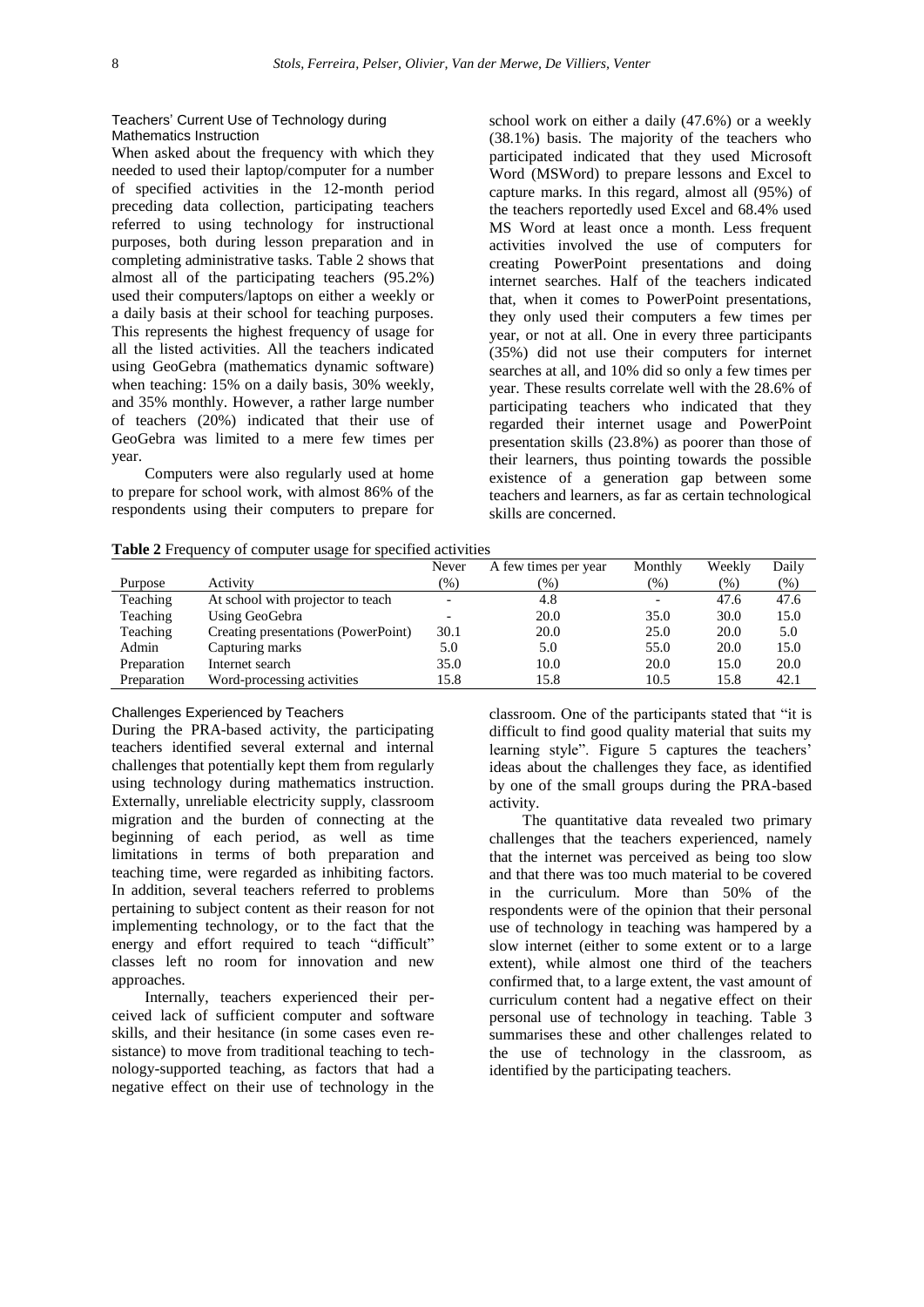|    |                                                 | Affected to a | Affected to | Affected to a | Not affected |
|----|-------------------------------------------------|---------------|-------------|---------------|--------------|
|    |                                                 | large extent  | some extent | small extent  | at all       |
|    | Challenges                                      | $(\%)$        | $(\% )$     | (% )          | $(\%)$       |
| 1. | I lack computer skills                          |               | 22.7        | 31.8          | 45.5         |
| 2. | I am not interested in using technology for     | 5.0           |             | 20.0          | 75.0         |
|    | teaching purposes                               |               |             |               |              |
| 3. | Personal aversion to technology as teaching     |               | 23.8        | 28.6          | 47.6         |
|    | medium                                          |               |             |               |              |
| 4. | Insufficient technical support for teachers     | 9.1           | 18.2        | 9.1           | 63.6         |
| 5. | It is too difficult to integrate technology use |               | 18.2        | 22.7          | 59.1         |
|    | into the curriculum                             |               |             |               |              |
| 6. | I am not in favour of the use of technology in  |               | 4.5         | 18.2          | 77.3         |
|    | my classes                                      |               |             |               |              |
| 7. | Internet is too slow                            | 19.0          | 33.3        | 19.0          | 28.6         |
| 8. | There is too much material to cover in the      | 31.8          | 9.1         | 13.6          | 45.5         |
|    | curriculum                                      |               |             |               |              |

**Table 3** Challenges related to the use of technology in the classroom

Existing and Potential Factors that could Support Teachers' Use of Technology in their Classrooms Despite certain challenges deterring teachers from implementing technology in mathematics instruction, participants were aware of certain resources, knowledge and skills that were already available to them and that could support them in using technology. They were also asked to identify further needs in these areas.

Concerning the resources already available to them, participants mentioned that their involvement in the FRF project implied access to equipment (e.g. laptops, data projectors and projection screens), as well as software (e.g. videos and

emulator), during PRA-based discussions. In addition, they were able to identify their existing knowledge and basic computer skills (e.g. in MS Word) as factors that would support their use of technology. These perceptions are most probably related to the training they underwent as part of the FRF initiative. Teachers were also requested to indicate whether they had participated in any ICT related professional skills development in the two years prior to the survey. The results shown in Figure 5 suggest that a relatively small proportion of them had attended professional development courses.



**Figure 5** Proportion of participants who attended skills development courses

Teachers indicated the need for more advanced and specialised computer-related knowledge and software skills on, for example, the use of GeoGebra and PowerPoint, and conducting internet searches. On a more general level, they indicated the need for greater exposure to technology-integrated teaching approaches and relevant curriculum-based online resources during PRA-based discussions. They mentioned the

potential value to them of observing teachers or watching videos of technology-based lessons being presented. Although not specifically related to the use of technology, several participating teachers indicated the need for specialised knowledge on child development and the effective teaching of adolescents. This need can be related to the challenge experienced by teachers in maintaining discipline in their classrooms.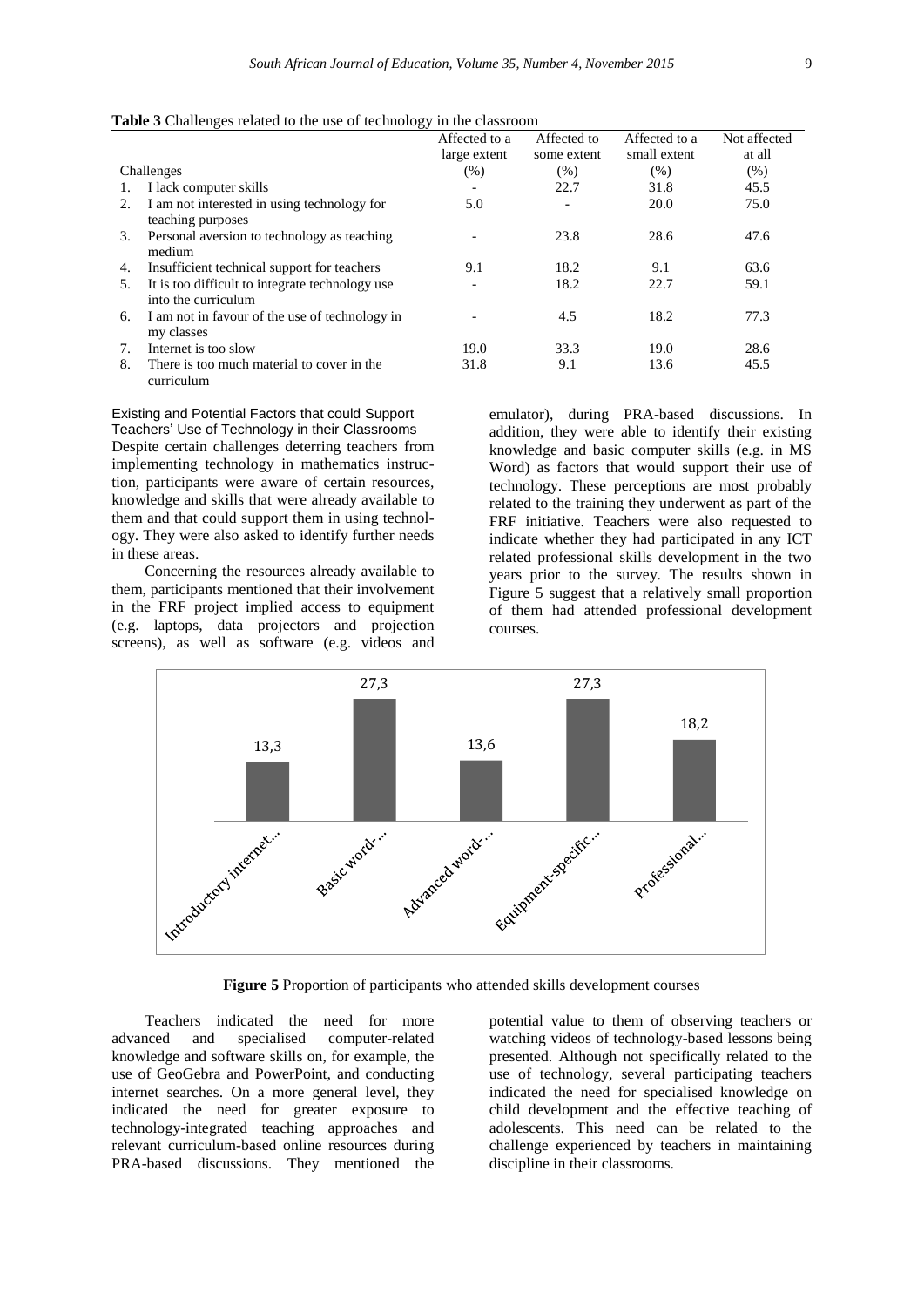Figure 6 shows the survey results regarding the need for further training in selected areas of skills development as identified by the teachers.

A large proportion (81.8%) of the teachers expressed a need for further training in areas such as advanced word processing and the virtual learning environment, as well as communication with online communities (mailing lists, twitter, blogs) for professional discussions with other teachers (72.7%). These expressed needs should be viewed in light of the fact that almost 40% of the participating teachers also indicated that they had never used online discussion forums in the past. The fact that more than two thirds of the teachers indicated a need for introductory courses on using the internet is therefore not surprising, considering that almost 62% were of the opinion that their internet skills were either at the same level or poorer than those of the learners in their schools.



**Figure 6** Need for further training in selected areas of skills development

In addition to the aforementioned needs, teachers referred to infrastructure and practical issues that could support them in using technology in the classroom. More specifically, they voiced the need for each teacher to be placed in a fixed and secure classroom, equipped with technology and stable internet connections. In their view, such resources and safe classrooms could save time and provide an environment where it would be easier to provide technology-assisted teaching. When discussing technical support as a factor that could promote the use of technology in the classroom, participants indicated the need to have easy access to content-specific information on the internet, e.g. instruction videos, international resources, previous examination papers, GeoGebra sketches and workbooks. They emphasised a need to support all grades in terms of content that relates to the current school curriculum (Curriculum Assessment Policy Statements).

# **Discussion**

Much of what has been published on emerging trends in technology use in education relates to experiences and observations in industrialised countries (Trucano et al., 2012). The boom in the information technology sector of the past decade or more, however, has gradually, yet persistently, seeped into the lives of those in developing countries as well. Huge amounts of money have been invested in equipping schools with computerbased technologies worldwide, but there is little

evidence of the effective use of these technologies for instruction. Research about the acceptance and effective use of technology by Mathematics teachers to improve teaching is therefore relevant for both developing and developed countries.

In order to design the MIDHub database that consists of filtered and structured relevant online resources for teaching mathematics, it was important to understand teachers' perceptions, needs and practices related to their use of technology for instruction. To this end, we used the UTAUT model to organise and interpret the results. Even though this model focuses on technology use in general, our study narrowed the focus to Mathematics teachers' perceptions, needs and use of technology for instruction.

In terms of this study, *performance expectancy* relates to the extent to which Mathematics teachers believe that using online instructional resources will assist them in improving their teaching and/or learning of mathematics in the classroom. Participating teachers expressed positive sentiments about using technology in the classroom. They apparently believe that the use of technology will result in teachers being more effective, and that it will increase levels of student participation, understanding, visualisation, interest and interaction. Venkatesh et al. (2003) found the performance construct to be the strongest predictor of intention in both intentional and compulsory situations.

*Effort expectancy* in this study implies Mathematics teachers' *perceived ease* of use in using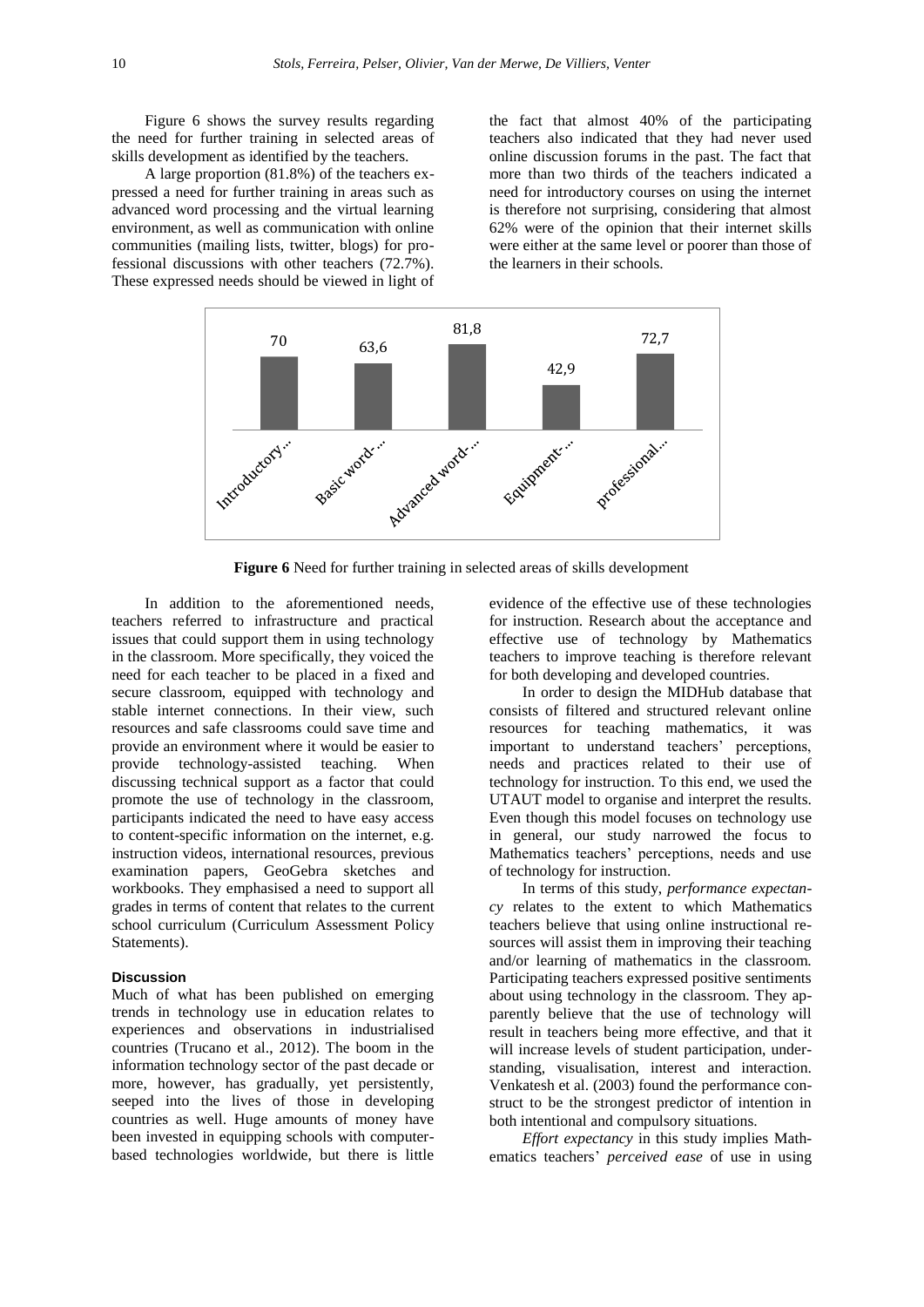online instructional resources. With regard to *effort expectancy*, participating teachers found the use of technology "overwhelming". This experience can be linked to limited confidence in their own technology-related knowledge and skills, which – according to the participants – included only basic knowledge and skills. A strong desire thus exists among the participants for further development and<br>advanced training in technological skills. advanced training in technological Thompson et al. (1991) hypothesise that there is a negative correlation between the perceived and the actual difficulty of using a computer. This implies that when people perceive technology as difficult to use, they will not adopt or use it. This may be a possible reason why Howie and Blignaut (2009) found the integration of technology by Mathematics teachers in South Africa to be very  $\log$ 

*Social influence* in this study relates to Mathematics teachers' perceptions of what significant people (e.g. their principals, heads of departments or subject heads, colleagues and the school governing body) think about their use of technology for instruction. We did not find any evidence that *social influence* affected the participants' use and acceptance of technology in any way. This may be ascribed to the fact that the participating schools had not as yet prioritised the optimal use of technology in their classrooms. In their study, Raman, Don, Khalid, Hussin, Omar and Ghani (2014) explored teachers' acceptance of smart boards, and also found that *social influence* did not play a significant role in teachers' intention to use smart boards. A possible reason for this is that teachers still act relatively independently and autonomously in their own classrooms. In comparing different models, Venkatesh et al. (2003) found *social influence* to be irrelevant to the intentional use of technology, but significant whenever the use of technology was compulsory.

*Facilitating conditions* refer to the level of a person's perception that organisational and technical infrastructure exists to support the use of technology (Venkatesh et al., 2003). With regard to *facilitating conditions* for using technology in the classroom, the identified external and internal conditions were seemingly not supportive of one another. Externally, the participants had access to sufficient equipment, electricity and infrastructure (even though not always in ideal conditions). Internally, on the other hand, teachers' perceptions that their own knowledge and skills were limited, seemingly weighed heavier than external facilitating conditions. According to the UTAUT model, *behaviour intention* predicts *actual behaviour*. However, the latter is greatly influenced by whether or not a person believes that s/he is capable of executing the behaviour. In this study, *actual behaviour* is defined as Mathematics teachers' actual use of technology for instruction. Perceived behavioural control is one of the constructs that directly influence *behavioural intention*, which subsequently influences behaviour (Taylor & Todd, 1995). As a result, participating teachers were hesitant to employ technology in their teaching, despite their recognition of the potential value of adopting such an approach. The findings of the current study are indicated in Figure 7.

 $\overline{\wedge}$ 

| Performance expectancy                                                                                   |                                                       |                  |                                                                                                                                                                                          |  |  |
|----------------------------------------------------------------------------------------------------------|-------------------------------------------------------|------------------|------------------------------------------------------------------------------------------------------------------------------------------------------------------------------------------|--|--|
| Positive sentiments                                                                                      | Effort expectancy                                     |                  |                                                                                                                                                                                          |  |  |
| about using<br>technology in the<br>classroom. They<br>believe that the use of<br>technology will result | Tecnology is<br>overwhelming and<br>difficult to use. | Social influence |                                                                                                                                                                                          |  |  |
|                                                                                                          |                                                       | No influence     | <b>Facilitating conditions</b>                                                                                                                                                           |  |  |
| in teachers being more<br>effective.                                                                     |                                                       |                  | Teachers had access to<br>sufficient equipment,<br>electricity, and infrastructure<br>(even though not always in<br>ideal conditions) but do not<br>have sufficient skills to use<br>it. |  |  |
|                                                                                                          |                                                       |                  |                                                                                                                                                                                          |  |  |

**Figure 7** Application of UTAUT model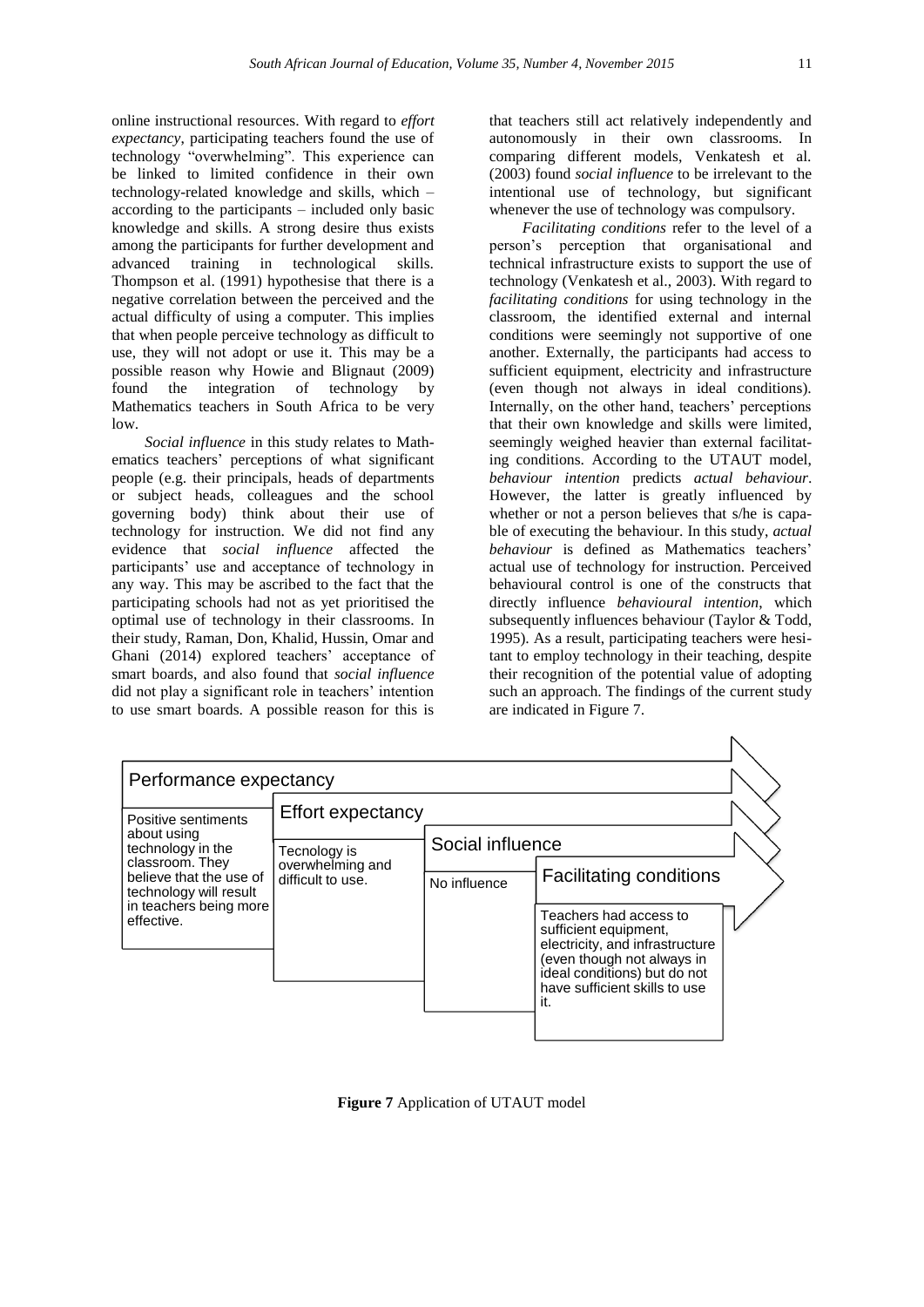# **Conclusion**

A critical challenge faced by South Africa and many other countries with emerging economies is Mathematics teachers' lack of content and pedagogical knowledge. The discourse about possible solutions to this problem often revolves around technology solutions. However, despite mobile phones and computers being increasingly available in emerging economies, teachers often do not make optimal use of technology for teaching and learning purposes (Howie & Blignaut, 2009; Sime & Priestley, 2005). Considering the availability of technology and the limited use made of it, the question remains as to why South African Mathematics teachers do not use technology optimally for instruction? This also raises questions about Mathematics teachers' perceptions, current practices and support needs, with regard to the use of technology for instruction.

The current study found that although, on a personal level, participating teachers embraced technology and believed that it could improve instruction, they often refrained from using available online resources to improve the quality of their own teaching. Participants had access to appropriate equipment and infrastructure (though not always in ideal conditions), but nevertheless found the use of technology overwhelming. A strong need for further training was therefore identified among the participants. Teachers' perceptions that their own knowledge and skills were limited, seemingly weighed heavier than externally supportive facilitating conditions. As a result, participating teachers were hesitant to utilise technology in their teaching, even though they realised its potential value. Structural and technical limitations tend to have a greater impact than personal preferences when it comes to factors that have a negative impact on teachers' use of technology.

#### **Notes**

i. National Research Foundation, project N00537

# **Acknowledgements**

The authors acknowledge the financial support of the South African National Research Foundation (NRF) and the FirstRand Foundation who cosponsored the FRF Chair programme.

## **References**

- Ajzen I 1991. The theory of planned behaviour. *Organizational Behaviour and Human Decision Processes*, 50(2):179-211. Available at [http://www.nottingham.ac.uk/~ntzcl1/literature/tpb/](http://www.nottingham.ac.uk/~ntzcl1/literature/tpb/azjen2.pdf) [azjen2.pdf.](http://www.nottingham.ac.uk/~ntzcl1/literature/tpb/azjen2.pdf) Accessed 3 September 2015.
- Angrosino MV & Mays de Pérez KA 2000. Rethinking observation: From method to context. In NK Denzin & YS Lincoln (eds). *Handbook of qualitative research* (2nd ed). Thousand Oaks, CA: Sage Publications, Inc.
- Brin S & Page L 1998. The anatomy of a large-scale hypertextual web search engine. *Computer Networks and ISDN Systems*, 30(1-7):107-117.
- Chambers R 2008. *Revolutions in development inquiry*. London: Earthscan.
- Compeau DR & Higgins CA 1995. Application of social cognitive theory to training for computer skills. *Information Systems Research*, 6(2):118-143. <http://dx.doi.org/10.1287/isre.6.2.118>
- Creswell JW 2014. *Research design: Qualitative, quantitative, and mixed methods approaches* (4th ed). Thousand Oaks, CA: SAGE Publications, Inc.
- Davis FD 1989a. Perceived usefulness, perceived ease of use, and user acceptance of Information Technology. *MIS Quarterly*, 13(3):319-340.
- Davis FD, Bagozzi RP & Warshaw PR 1989b. User acceptance of computer technology: a comparison of two theoretical models. *Management Science*, 35(8):982-1003.
- Hew KF & Brush T 2007. Integrating technology into K-12 teaching and learning: current knowledge gaps and recommendations for future research. *Educational Technology Research and Development*, 55(3):223-252. [doi: 10.1007/s11423-](http://link.springer.com/article/10.1007%2Fs11423-006-9022-5) [006-9022-5](http://link.springer.com/article/10.1007%2Fs11423-006-9022-5)
- Howie SJ & Blignaut AS 2009. South Africa's readiness to integrate ICT into mathematics and science pedagogy in secondary schools. *Education and Information Technologies*, 14(4):345-363. [doi:](http://link.springer.com/article/10.1007%2Fs10639-009-9105-0)  [10.1007/s10639-009-9105-0](http://link.springer.com/article/10.1007%2Fs10639-009-9105-0)
- Internet Live Stats.com 2014. *Internet users*. Available at [http://www.internetlivestats.com/internet-users/.](http://www.internetlivestats.com/internet-users/) Accessed 19 August 2014.
- International Telecommunications Union (ITU) 2014. *The world in 2014: ICT facts and figures*. Available a[t http://www.itu.int/en/ITU-](http://www.itu.int/en/ITU-D/Statistics/Documents/facts/ICTFactsFigures2014-e.pdf)[D/Statistics/Documents/facts/ICTFactsFigures2014](http://www.itu.int/en/ITU-D/Statistics/Documents/facts/ICTFactsFigures2014-e.pdf) [-e.pdf.](http://www.itu.int/en/ITU-D/Statistics/Documents/facts/ICTFactsFigures2014-e.pdf) Accessed 18 August 2014.
- Kapur V & Sharma J 2013. *Technology, education and emerging economies*. Available at http://linc.mit.edu/linc2013/proceedings/Session1/S ession1Kapur.pdf. Accessed 15 August 2014.
- Keitel C 1997. Numeracy and scientific and technological literacy. In AJ Bishop (ed). *Mathematics education: Major themes in education*. London: Routledge.
- Miles MB & Huberman AM 1994. *Qualitative data analysis: An expanded sourcebook*. Thousand Oaks, CA: SAGE Publications.
- Moore GC & Benbasat I 1991. Development of an instrument to measure the perceptions of adopting an Information Technology innovation. *Information Systems Research*, 2(3):192-222. <http://dx.doi.org/10.1287/isre.2.3.192>
- National Planning Commission, Department of the Presidency, Republic of South Africa 2012. *National Development Plan 2030: Our future make it work. Executive Summary*. Available at [http://www.gov.za/sites/www.gov.za/files/Executiv](http://www.gov.za/sites/www.gov.za/files/Executive%20Summary-NDP%202030%20-%20Our%20future%20-%20make%20it%20work.pdf) [e%20Summary-NDP%202030%20-](http://www.gov.za/sites/www.gov.za/files/Executive%20Summary-NDP%202030%20-%20Our%20future%20-%20make%20it%20work.pdf) [%20Our%20future%20-](http://www.gov.za/sites/www.gov.za/files/Executive%20Summary-NDP%202030%20-%20Our%20future%20-%20make%20it%20work.pdf) [%20make%20it%20work.pdf.](http://www.gov.za/sites/www.gov.za/files/Executive%20Summary-NDP%202030%20-%20Our%20future%20-%20make%20it%20work.pdf) Accessed 25January 2015.
- Patton MQ 2002. *Qualitative research & evaluation methods* (3rd ed). Thousand Oaks, CA: Sage Publications.